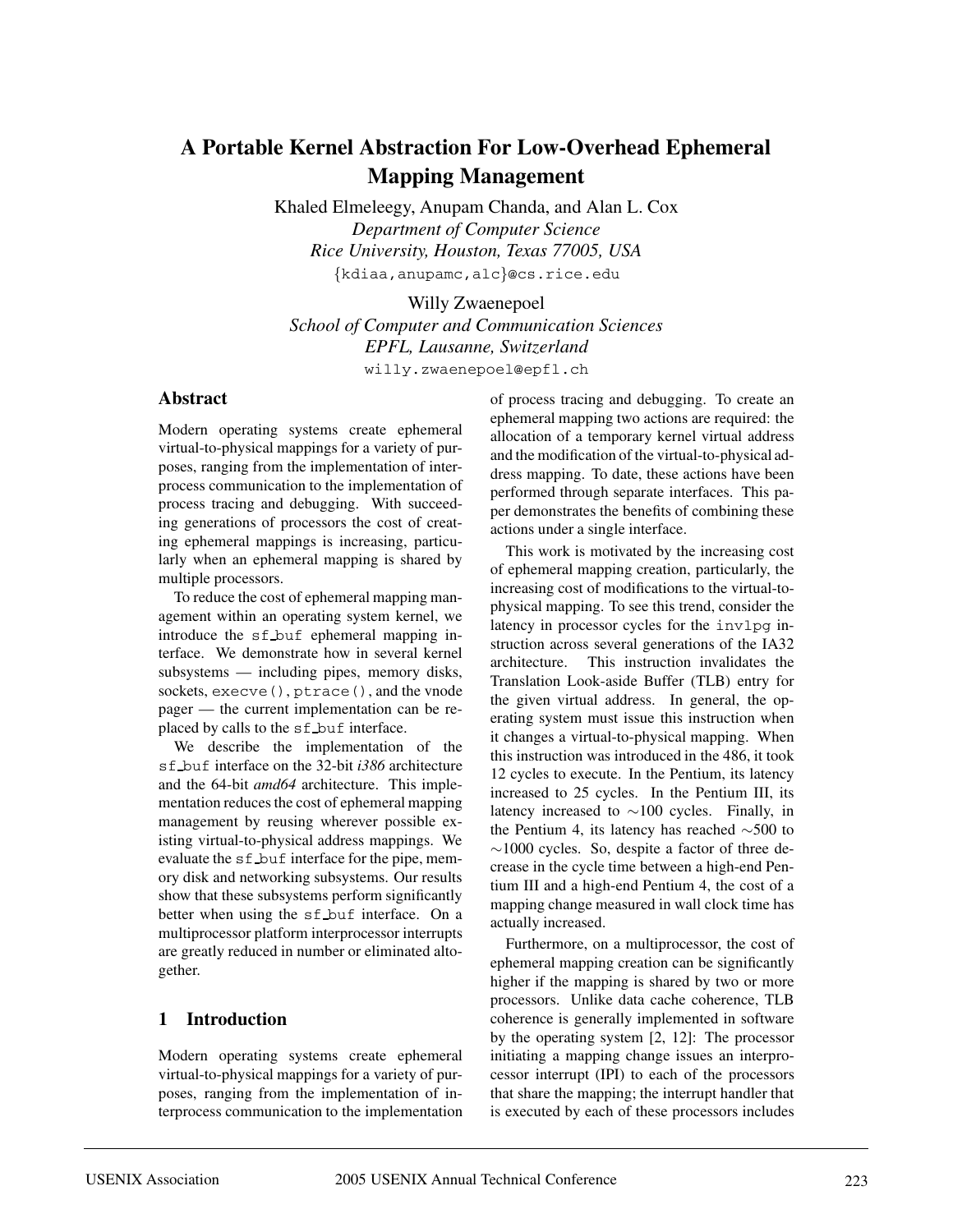an instruction, such as invlpg, that invalidates that processor's TLB entry for the mapping's virtual address. Consequently, a mapping change is quite costly for all processors involved.

In the past, TLB coherence was only an issue for multiprocessors. Today, however, some implementations of Simultaneous Multi-Threading (SMT), such as the Pentium 4's, require the operating system to implement TLB coherence in a single-processor system.

To reduce the cost and complexity of ephemeral mapping management within an operating system kernel, we introduce the sf\_buf ephemeral mapping interface. Like Mach's *pmap* interface [11], our objective is to provide a machine-independent interface enabling variant, machine-specific implementations. Unlike pmap, our sf buf interface supports allocation of temporary kernel virtual addresses. We describe how various subsystems in the operating system kernel benefit from the sf buf interface.

We present the implementation of the sf buf interface on two representative architectures, *i386*, a 32-bit architecture, and *amd64*, a 64-bit architecture. This implementation is efficient: it performs creation and destruction of ephemeral mappings in O(1) expected time on *i386* and O(1) time on *amd64*. The sf buf interface enables the automatic reuse of ephemeral mappings so that the high cost of mapping changes can be amortized over several uses. In addition, this implementation of the sf buf interface incorporates several techniques for avoiding TLB coherence operations, eliminating the need for costly IPIs.

We have evaluated the performance of the pipe, memory disk and networking subsystems using the sf\_buf interface. Our results show that these subsystems benefit significantly from its use. For the bw pipe program from the lmbench benchmark [10] the s f buf interface improves performance up to 168% on one of our test platforms. In all of our experiments the number of TLB invalidations is greatly reduced or eliminated.

The rest of the paper is organized as follows. The next two sections motivate this work from two different perspectives: First, Section 2 describes the many uses of ephemeral mappings in an operating system kernel; second, Section 3 presents the execution costs for the machine-level operations used to implement ephemeral mappings. We define the sf\_buf interface and its implementation on two representative architectures in Section 4. Section 5 summarizes the lines of code reduction in an operating system kernel from using the sf buf interface. Section 6 presents an experimental evaluation of the sf buf interface. We present related work in Section 7 and conclude in Section 8.

## **2 Ephemeral Mapping Usage**

We use FreeBSD 5.3 as an example to demonstrate the use of ephemeral mappings. FreeBSD 5.3 uses ephemeral mappings in a wide variety of places, including the implementation of pipes, memory disks, sendfile(), sockets, execve(), ptrace(), and the vnode pager.

## **2.1 Pipes**

Conventional implementations of Unix pipes perform two copy operations to transfer the data from the writer to the reader. The writer copies the data from the source buffer in its user address space to a buffer in the kernel address space, and the reader later copies this data from the kernel buffer to the destination buffer in its user address space.

In the case of large data transfers that fill the pipe and block the writer, FreeBSD uses ephemeral mappings to eliminate the copy operation by the writer, reducing the number of copy operations from two to one. The writer first determines the set of physical pages underlying the source buffer, then *wires* each of these physical pages disabling their replacement or page-out, and finally passes the set to the receiver through the object implementing the pipe. Later, the reader obtains the set of physical pages from the pipe object. For each physical page, it creates an ephemeral mapping that is private to the current CPU and is not used by other CPUs. Henceforth, we refer to this kind of mapping as a CPU-private ephemeral mapping. The reader then copies the data from the kernel virtual address provided by the ephemeral mapping to the destination buffer in its user address space, destroys the ephemeral mapping, and *unwires* the physical page reenabling its replacement or page-out.

## **2.2 Memory Disks**

Memory disks have a pool of physical pages. To read from or write to a memory disk a CPUprivate ephemeral mapping for the desired pages of the memory disk is created. Then the data is copied between the ephemerally mapped pages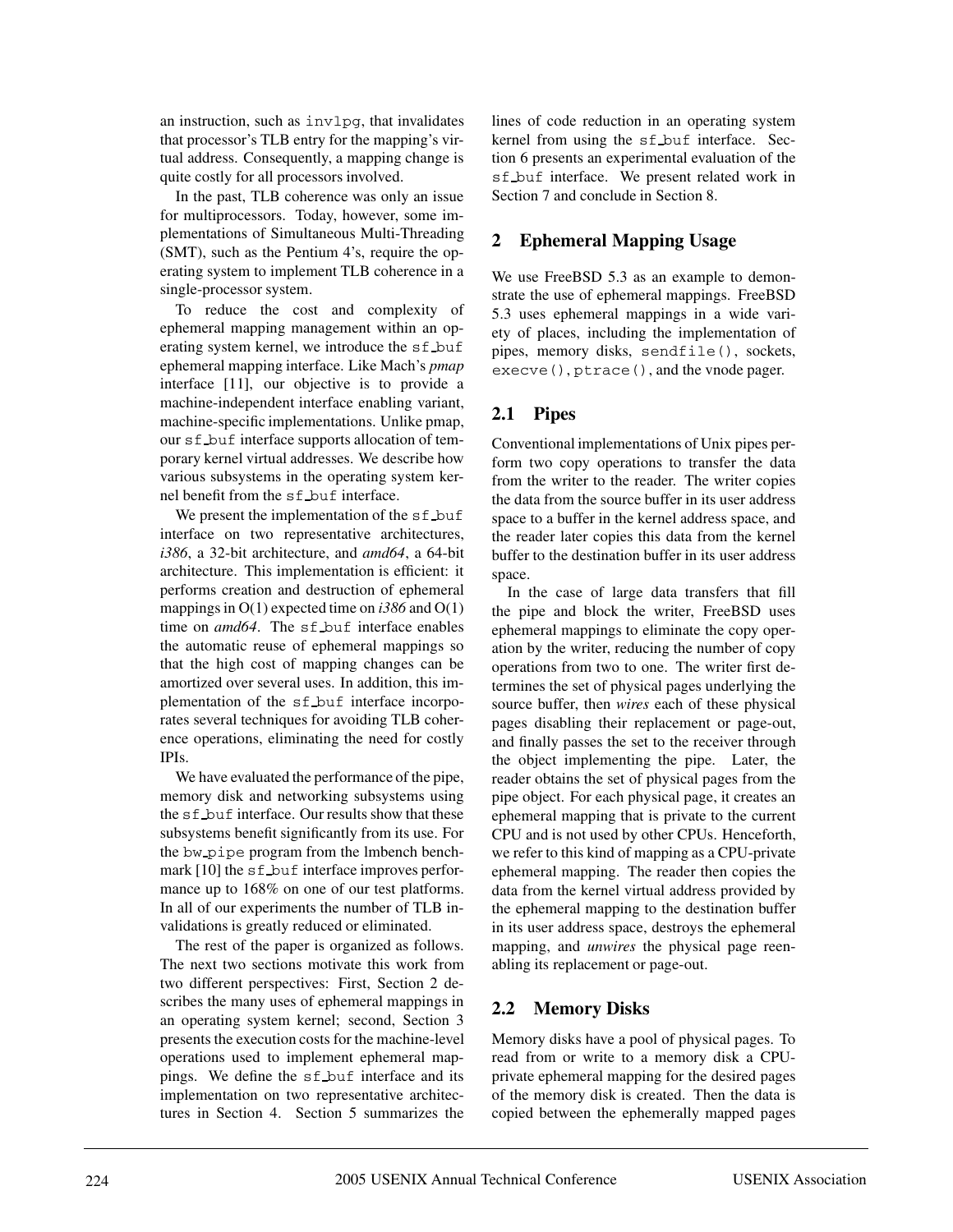and the read/write buffer provided by the user. After the read or write operation completes, the ephemeral mapping is freed.

### **2.3** sendfile(2) **and Sockets**

The zero-copy sendfile(2) system call and zero-copy socket send use ephemeral mappings in a similar way. For zero-copy send the kernel wires the physical pages corresponding to the user buffer in memory and then creates ephemeral mappings for them. For sendfile() it does the same for the pages of the file. The ephemeral mappings persist until the corresponding mbuf chain is freed, e.g., when TCP acknowledgments are received. The kernel then frees the ephemeral mappings and unwires the corresponding physical pages. These ephemeral mappings are not CPU-private because they need to be shared among all the CPUs — any CPU may use the mappings to retransmit the pages.

Zero-copy socket receive uses ephemeral mappings to implement a form of *page remapping* from the kernel to the user address space [6, 4, 8]. Specifically, the kernel allocates a physical page, creates an ephemeral mapping to it, and injects the physical page and its ephemeral mapping into the network stack at the device driver. After the network interface has stored data into the physical page, the physical page and its mapping are passed upward through the network stack. Ultimately, when an application asks to receive this data, the kernel determines if the application's buffer is appropriately aligned and sized so that the kernel can avoid a copy by replacing the application's current physical page with its own. If so, the application's current physical page is freed, the kernel's physical page replaces it in the application's address space, and the ephemeral mapping is destroyed. Otherwise, the ephemeral mapping is used by the kernel to copy the data from its physical page to the application's.

## **2.4** execve(2)

The execve(2) system call transforms the calling process into a new process. The new process is constructed from the given file. This file is either an executable or data for an interpreter, such as a shell. If the file is an executable, FreeBSD's implementation of execve(2) uses the ephemeral mapping interface to access the image header describing the executable.

## **2.5** ptrace(2)

The ptrace(2) system call enables one process to trace or debug another process. It includes the capability to read or write the memory of the traced process. To read from or write to the traced process's memory, the kernel creates CPUprivate ephemeral mappings for the desired physical pages of the traced process. The kernel then copies the data between the ephemerally mapped pages and the buffer provided by the tracing process. The kernel then frees the ephemeral mappings.

## **2.6 Vnode Pager**

The vnode pager creates ephemeral mappings to carry out I/O. These ephemeral mappings are not CPU private. They are used for paging to and from file systems with small block sizes.

## **3 Cost of Ephemeral Mappings**

We focus on the hardware trends that motivate the need for the sf buf interface. In particular, we measure the costs of local and remote TLB invalidations in modern processors. The act of invalidating an entry from a processor's own TLB is called a local TLB invalidation. A remote TLB invalidation, also referred to as TLB shoot-down, is the act of a processor initiating invalidation of an entry from another processor's TLB. When an entry is invalidated from all TLBs in a multiprocessor environment, it is called a global TLB invalidation.

We examine two microbenchmarks: one to measure the cost of a local TLB invalidation and another to measure the cost of a remote TLB invalidation. We modify the kernel to add a custom system call that implements these microbenchmarks. For local invalidation, the system call invalidates a page mapping from the local TLB 100,000 times. For remote invalidation, IPIs are sent to invalidate the TLB entry of the remote CPUs. The remote invalidation is also repeated 100,000 times in the experiment. We perform this experiment on the Pentium Xeon processor and the Opteron processor. The Xeon is an *i386* processor while the Opteron is an *amd64* processor. The Xeon processor implements SMT and has two virtual processors. The Opteron machine has two physical processors. The Xeon operates at 2.4 GHz while the Opteron operates at 1.6 GHz.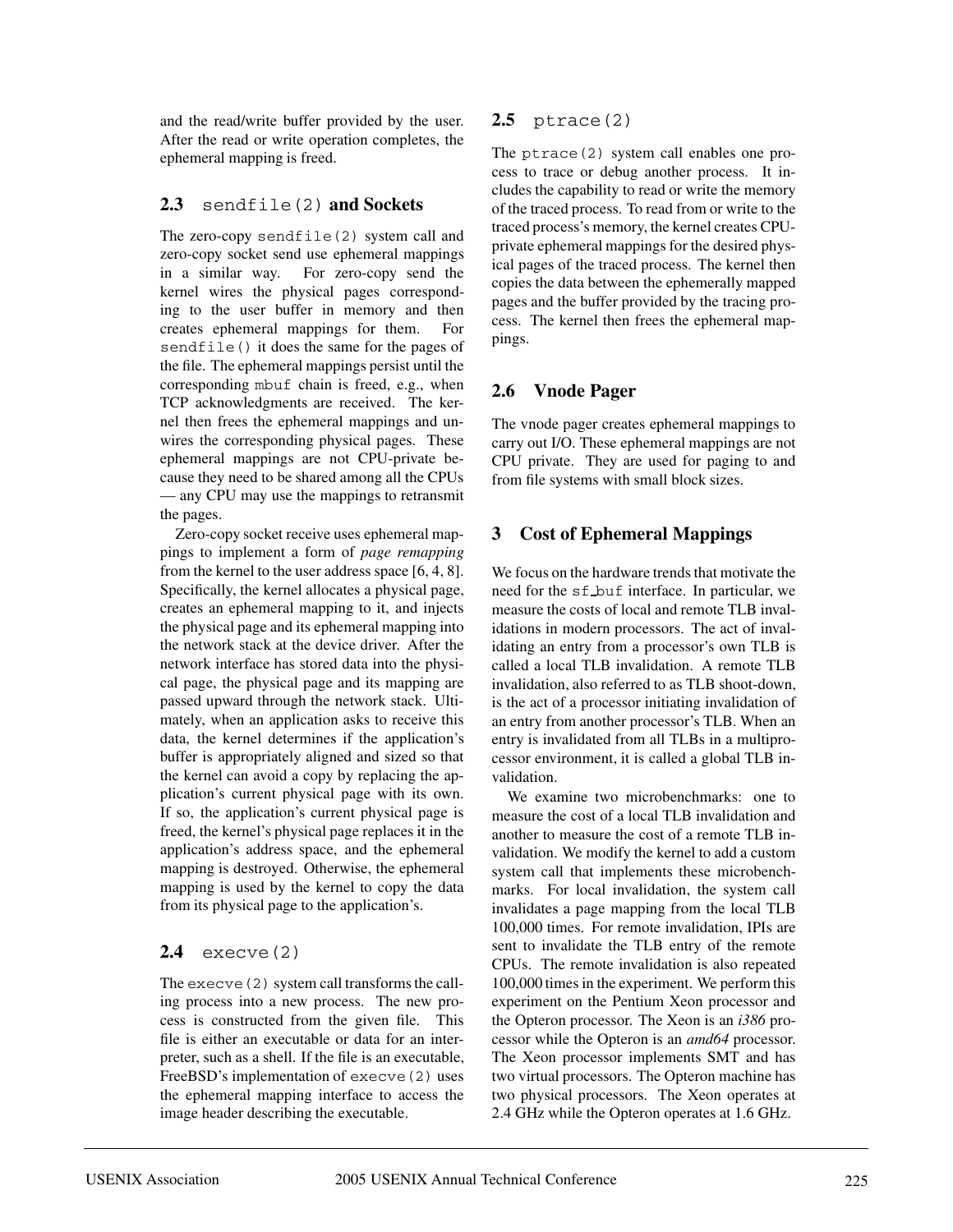For the Xeon the cost of a local TLB invalidation is around 500 CPU cycles when the page table entry (PTE) resides in the data cache, and about 1,000 cycles when it does not. On a Xeon machine with a single physical processor but two virtual processors, the CPU initiating a remote invalidation has to wait for about 4,000 CPU cycles until the remote TLB invalidation completes. On a Xeon machine with two physical processors and four virtual processors, that time increases to about 13,500 CPU cycles.

For the Opteron a local TLB invalidation costs around 95 CPU cycles when the PTE exists in the data cache, and 320 cycles when it does not. Remote TLB invalidations on an Opteron machine with two physical processors cost about 2,030 CPU cycles.

## **4 Ephemeral Mapping Management**

We first present the ephemeral mapping interface. Then, we describe two distinct implementations on representative architectures, *i386* and *amd64*, emphasizing how each implementation is optimized for its underlying architecture. This section concludes with a brief characterization of the implementations on the three other architectures supported by FreeBSD 5.3.

### **4.1 Interface**

The ephemeral mapping management interface consists of four functions that either return an ephemeral mapping object or require one as a parameter. These functions are sf buf alloc(), sf buf free(), sf buf kva(), and sf buf page(). Table 1 shows the full signature for each of these functions. The ephemeral mapping object is entirely opaque; none of its fields are public. For historical reasons, the ephemeral mapping object is called an sf buf.

sf buf alloc() returns an sf buf for the given physical page. A physical page is represented by an object called a vm page. An implementation of sf buf alloc() may, at its discretion, return the same sf buf to multiple callers if they are mapping the same physical page. In general, the advantages of shared sf bufs are (1) that fewer virtual-to-physical mapping changes occur and (2) that less kernel virtual address space is used. The disadvantage is the added complexity of reference counting. The flags argument to sf buf alloc() is either 0

or one or more of the following values combined with bitwise or:

- "private" denoting that the mapping is for the private use of the calling thread;
- $\bullet$  "no wait" denoting that sf buf alloc() must not sleep if it is unable to allocate an  $sf_b$  buf at the present time; instead, it may return NULL; by default, sf buf alloc() sleeps until an sf buf becomes available for allocation;
- "interruptible" denoting that the sleep by sf buf alloc() should be interruptible by a signal; if sf buf alloc()'s sleep is interrupted, it may return NULL.

If the "no wait" option is given, then the "interruptible" option has no effect. The "private" option enables some implementations, such as the one for *i386*, to reduce the cost of virtualto-physical mapping changes. For example, the implementation may avoid remote TLB invalidation. Several uses of this option are described in Section 2 and evaluated in Section 6.

sf buf free() frees an sf buf when its last reference is released.

sf\_buf\_kva() returns the kernel virtual address of the given sf buf.

sf buf page() returns the physical page that is mapped by the given sf buf.

### **4.2** *i386* **Implementation**

Conventionally, the *i386*'s 32-bit virtual address space is split into user and kernel spaces to avoid the overhead of a context switch on entry to and exit from the kernel. Commonly, the split is 3GB for the user space and 1GB for the kernel space. In the past, when physical memories were much smaller than the kernel space, a fraction of the kernel space would be dedicated to a permanent one-to-one, virtual-to-physical mapping for the machine's entire physical memory. Today, however, *i386* machines frequently have physical memories in excess of their kernel space, making such a *direct* mapping an impossibility.

To accommodate machines with physical memories in excess of their kernel space, the *i386* implementation allocates a configurable amount of the kernel space and uses it to implement a *virtual-to-physical mapping cache* that is indexed by the physical page. In other words, an access to this cache provides a physical page and receives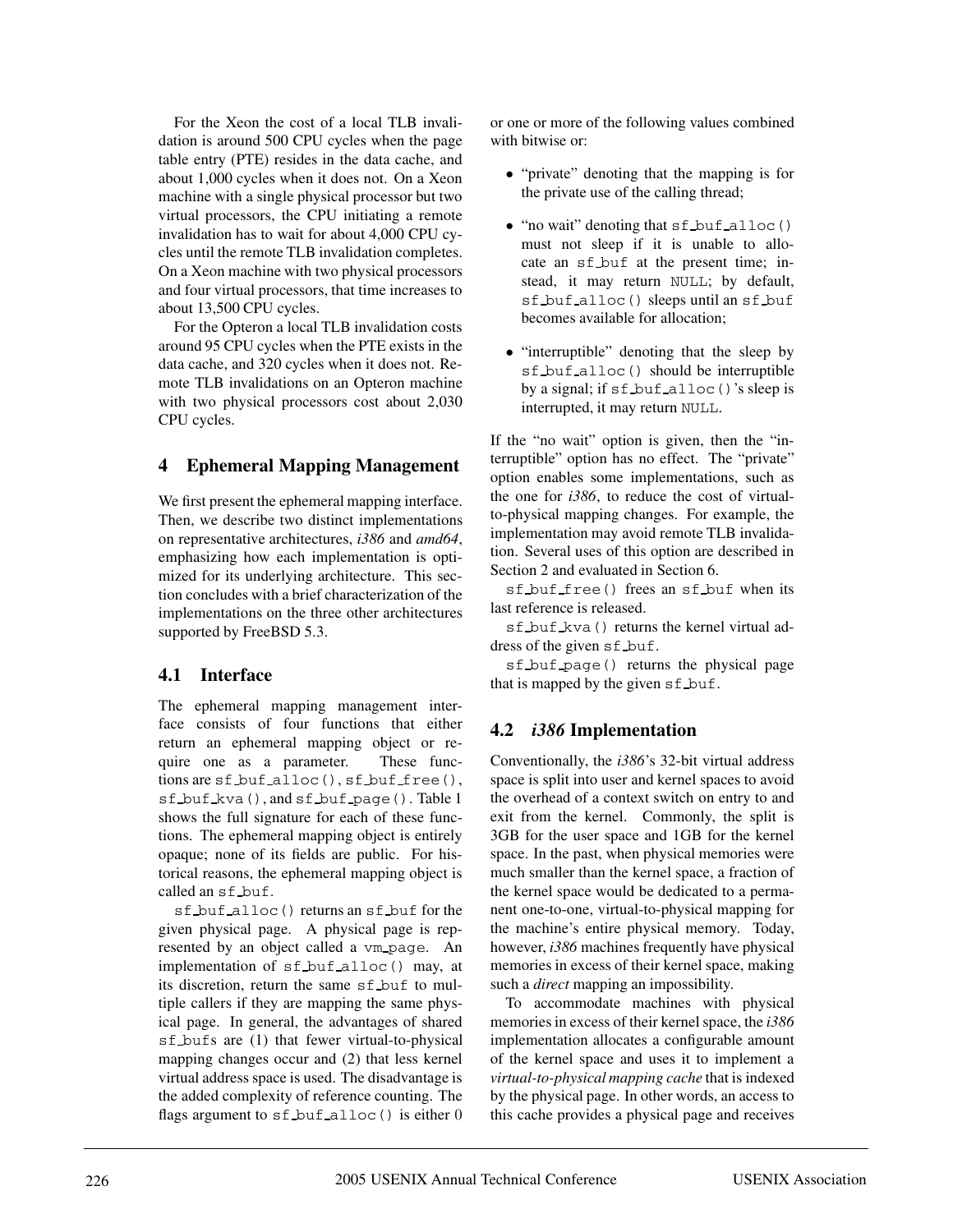| struct sf_buf *  | sf buf alloc (struct vm page *page, int flags) |
|------------------|------------------------------------------------|
| void             | sf buf free (struct sf buf *mapping)           |
| ym_offset_t      | sf buf kva (struct sf buf *mapping)            |
| struct vm_page * | sf_buf_page(struct sf_buf *mapping)            |

Table 1: Ephemeral Mapping Interface

a kernel virtual address for accessing the provided physical page. An access is termed a cache hit if the physical page has an existing virtualto-physical mapping in the cache. An access is termed a cache miss if the physical page does not have a mapping in the cache and one must be created.

The implementation of the mapping cache consists of two structures containing  $sf_b$  bufs: (1) a hash table of valid sf bufs that is indexed by physical page and (2) an inactive list of unused sf bufs that is maintained in least-recentlyused order. An sf buf can appear in both structures simultaneously. In other words, an unused sf buf may still represent a valid mapping.

Figure 1 defines the *i386* implementation of the sf buf. It consists of six fields: an immutable virtual address, a pointer to a physical page, a reference count, a pointer used to implement a hash chain, a pointer used to implement the inactive list, and a CPU mask used for optimizing CPU-private mappings. An sf buf represents a valid mapping if and only if the pointer to a physical page is valid, i.e., it is not NULL. An sf buf is on the inactive list if and only if the reference count is zero.

The hash table and inactive list of sf bufs are initialized during kernel initialization. The hash table is initially empty. The inactive list is filled as follows: A range of kernel virtual addresses is allocated by the ephemeral mapping module; for each virtual page in this range, an sf buf is created, its virtual address initialized, and inserted into the inactive list.

The first action by the *i386* implementation of sf buf alloc() is to search the hash table for an sf buf mapping the given physical page. If one is found, then the next two actions are determined by that sf buf's cpumask. First, if the executing processor does not appear in the cpumask, a local TLB invalidation is performed and the executing processor is added to the cpumask. Second, if the given flags do not include "private" and the cpumask does not include all processors, a remote TLB invalidation is issued to those processors missing from the cpumask and those processors are added to the cpumask. The final three actions by sf buf alloc() are (1) to remove the sf buf from the inactive list if its reference count is zero, (2) to increment its reference count, and  $(3)$  to return the sf  $but$ .

If, however, an sf buf mapping the given page is not found in the hash table by sf buf alloc(), the least recently used sf buf is removed from the inactive list. If the inactive list is empty and the given flags include "no wait", sf buf alloc() returns NULL. If the inactive list is empty and the given flags do not include "no wait", sf buf alloc() sleeps until an inactive sf buf becomes available. If sf buf alloc()'s sleep is interrupted because the given flags include "interruptible", sf buf alloc() returns NULL.

Once an inactive sf buf is acquired by sf buf alloc(), it performs the following five actions. First, if the inactive  $sf_b$  buf represents a valid mapping, specifically, if it has a valid physical page pointer, then it must be removed from the hash table. Second, the sf buf's physical page pointer is assigned the given physical page, the sf buf's reference count is set to one, and the sf buf is inserted into the hash table. Third, the page table entry for the  $sf_b$  buf's virtual address is changed to map the given physical page. Fourth, TLB invalidations are issued and the cpumask is set. Both of these operations depend on the state of the old page table entry's accessed bit and the mapping options given. If the old page table entry's accessed bit was clear, then the mapping cannot possibly be cached by any TLB. In this case, no TLB invalidations are issued and the cpumask is set to include all processors. If, however, the old page table entry's accessed bit was set, then the mapping options determine the action taken. If the given flags include "private", then a local TLB invalidation is performed and the cpumask is set to contain the executing processor. Otherwise, a global TLB invalidation is performed and the cpumask is set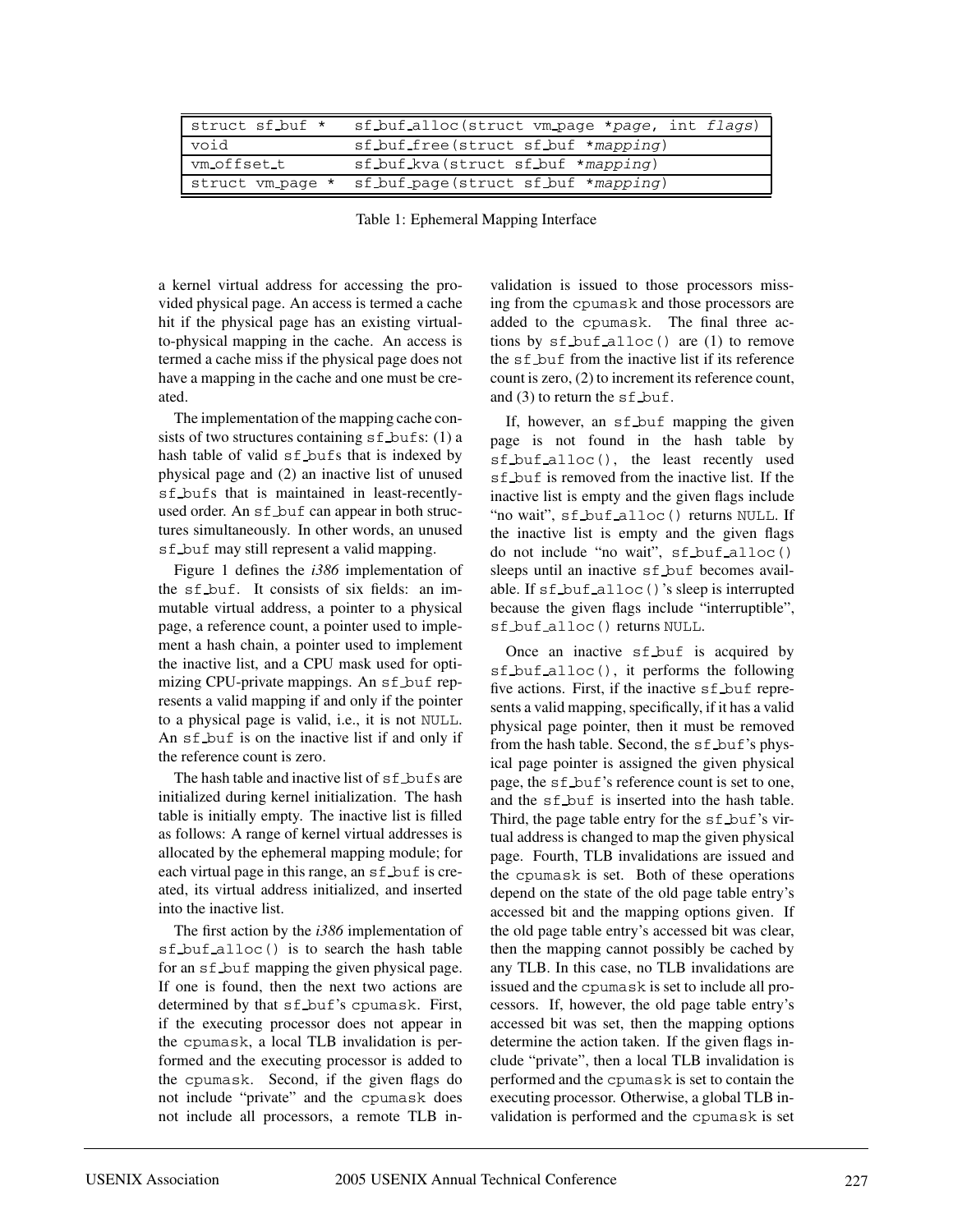to include all processors. Finally, the sf buf is returned.

The implementation of sf\_buf\_free() decrements the sf\_buf's reference count, inserting the sf buf into the free list if the reference count becomes zero. When an sf buf is inserted into the free list, a sleeping sf buf alloc() is awakened.

The implementations of sf buf kva() and sf buf page() return the corresponding field from the sf buf.

## **4.3** *amd64* **Implementation**

The *amd64* implementation of the ephemeral mapping interface is trivial because of this architecture's 64-bit virtual address space.

During kernel initialization, a permanent, oneto-one, virtual-to-physical mapping is created within the kernel's virtual address space for the machine's entire physical memory using 2MB superpages. Also, by design, the inverse of this mapping is trivially computed, using a single arithmetic operation. This mapping and its inverse are used to implement the ephemeral mapping interface. Because every physical page has a permanent kernel virtual address, there is no recurring virtual address allocation overhead associated with this implementation. Because this mapping is trivially invertible, mapping a physical page back to its kernel virtual address is easy. Because this mapping is permanent there is never a TLB invalidation.

In this implementation, the sf buf is simply an alias for the vm\_page; in other words, an sf\_buf pointer references a vm page. Consequently, the implementations of sf buf alloc() and sf buf page() are nothing more than cast operations evaluated at compile-time: sf buf alloc() casts the given vm page pointer to the returned sf buf pointer; conversely, sf buf page() casts the given  $sf_b$  buf pointer to the returned vm page pointer. Furthermore, none of the mapping options given by the flags passed to sf buf alloc() requires any action by this implementation: it never performs a remote TLB invalidation so distinct handling for "private" mappings serves no purpose; it never blocks so "interruptible" and "no wait" mappings require no action. The implementation of sf buf free() is the empty function. The only function to have a non-trivial implementation is sf buf kva(): It casts an sf buf

pointer to a vm page pointer, dereferences that pointer to obtain the vm page's physical address, and applies the inverse direct mapping to that physical address to obtain a kernel virtual address.

### **4.4 Implementations For Other Architectures**

The implementations for *alpha* and *ia64* are identical to that of *amd64*. Although the *sparc64* architecture has a 64-bit virtual address space, its virtually-indexed and virtually-tagged cache for instructions and data complicates the implementation. If two or more virtual-to-physical mappings for the same physical page exist, then to maintain cache coherence either the virtual addresses must have the same *color*, meaning they conflict with each other in the cache, or else caching must be disabled for all mappings to the physical page [5]. To make the best of this, the *sparc64* implementation is, roughly speaking, a hybrid of the *i386* and *amd64* implementations: The permanent, one-to-one, virtual-to-physical mapping is used when its color is compatible with the color of the user-level address space mappings for the physical page. Otherwise, the permanent, one-to-one, virtual-to-physical mapping cannot be used, so a virtual address of a compatible color is allocated from a free list and managed through a dictionary as in the *i386* implementation.

### **5** Using the sf buf Interface

Of the places where the FreeBSD kernel utilizes ephemeral mappings, only three were nontrivially affected by the conversion from the original implementation to the sf buf-based implementation: The conversion of pipes eliminated 42 lines of code; the conversion of zero-copy receive eliminated 306 lines of code; and the conversion of the vnode pager eliminated 18 lines of code. Most of the eliminated code was for the allocation of temporary virtual addresses. For example, to minimize the overhead of allocating temporary virtual addresses, each pipe maintained its own, private cache of virtual addresses that were obtained from the kernel's general-purpose allocator.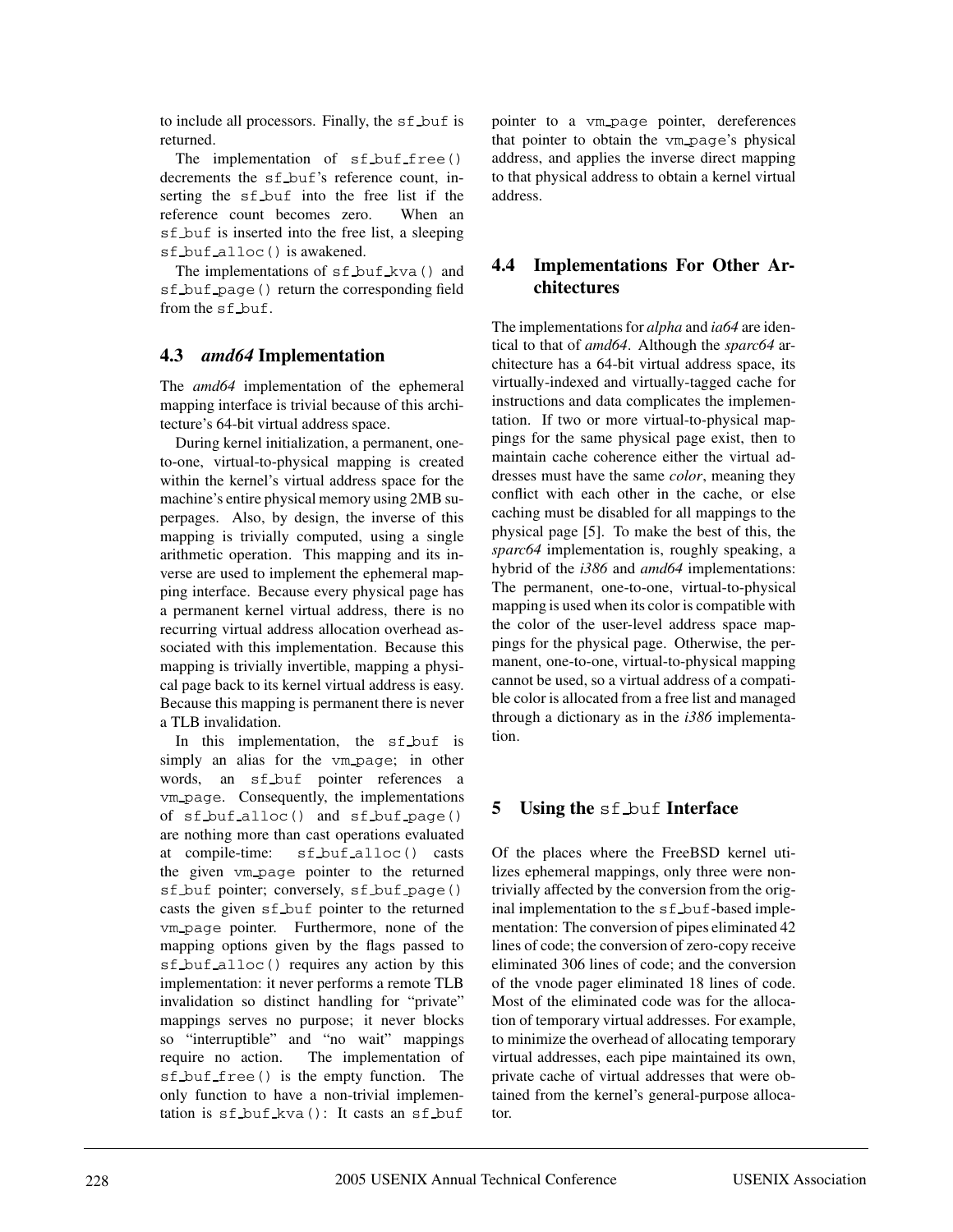```
struct sf buf {
       LIST ENTRY(sf buf) list entry; /* hash list */
       TAILQ_ENTRY(sf_buf) free_entry; /* inactive list */
       struct vm_page *m; /* currently mapped page */
       vm offset t kva; \frac{1}{2} is the virtual address of mapping \frac{x}{2}int ref count; /* usage of this mapping */cpumask_t cpumask; /* cpus on which mapping is valid */
};
```
Figure 1: The *i386* Ephemeral Mapping Object (sf\_buf)

### **6 Performance Evaluation**

This section presents the experimental platforms and evaluation of the sf buf interface on the pipe, memory disk and network subsystems.

### **6.1 Experimental Platforms**

The experimental setup consisted of five platforms. The first platform is a Pentium Xeon 2.4 GHz machine, with hyper-threading enabled, having 2 GB of memory. We refer to this platform as Xeon-HTT. Due to hyper-threading the Xeon-HTT has two virtual CPUs on a single physical processor. The next three platforms are identical to Xeon-HTT but have different processor configurations. The second platform runs a uniprocessor kernel resulting in having a single virtual and physical processor. Henceforth, we refer to this platform as Xeon-UP. The third platform has two physical CPUs, each with hyperthreading disabled; we refer to this platform as Xeon-MP. The fourth platform has two physical CPUs with hyper-threading enabled, resulting in having four virtual CPUs. We refer to this platform as Xeon-MP-HTT. Unlike Xeon-UP, multiprocessor kernels run on the other Xeon platforms. The Xeon has an *i386* architecture. Our fifth platform is a dual processor Opteron model 242 (1.6 GHz) with 3 GB of memory. Henceforth, we refer to this platform as Opteron-MP. The Opteron has an *amd64* architecture. All the platforms run FreeBSD 5.3.

### **6.2 Executive Summary of Results**

This section presents an executive summary of the experimental results. For the rest of this paper we refer to the kernel using the  $sf_b$  buf interface as the sf\_buf kernel and the kernel using the original techniques of ephemeral mapping management as the original kernel. Each experiment is performed once using the sf buf kernel and once using the original kernel on each of the platforms. For all experiments on all platforms, the sf\_buf kernel provides noticeable performance improvements.

For the Opteron-MP performance improvement is due to two factors: (1) complete elimination of virtual address allocation cost and (2) complete elimination of local and remote TLB invalidations. Under the original kernel, the machine independent code always allocates a virtual address for creating an ephemeral mapping. The corresponding machine independent code, under the sf buf kernel, does not allocate a virtual address but makes a call to the machine dependent code. The cost of virtual address allocation is avoided in the *amd64* machine dependent implementation of the sf buf interface which returns the permanent one-to-one physical-to-virtual address mappings. Secondly, since the ephemeral mappings returned by the sf buf interface are permanent, all local and remote TLB invalidations for ephemeral mappings are avoided under the sf buf kernel. The above explanation holds true for all experiments on the Opteron-MP and, hence, we do not repeat the explanation for the rest of the paper.

For the various platforms on the Xeon, the performance improvement under the sf buf kernel were due to: (1) reduction of physical-to-virtual address allocation cost and (2) reduction of local and remote TLB invalidations. On the *i386* architecture, the sf buf interface maintains a cache of physical-to-virtual address mappings. While creating an ephemeral mapping under the sf buf kernel, a cache hit results in reuse of a physicalto-virtual mapping. The associated cost is lower than the cost of allocating a new virtual address which is done under the original kernel. Further, a cache hit avoids local and remote TLB invalidations which would have been required under the original kernel. Secondly, if an ephemeral map-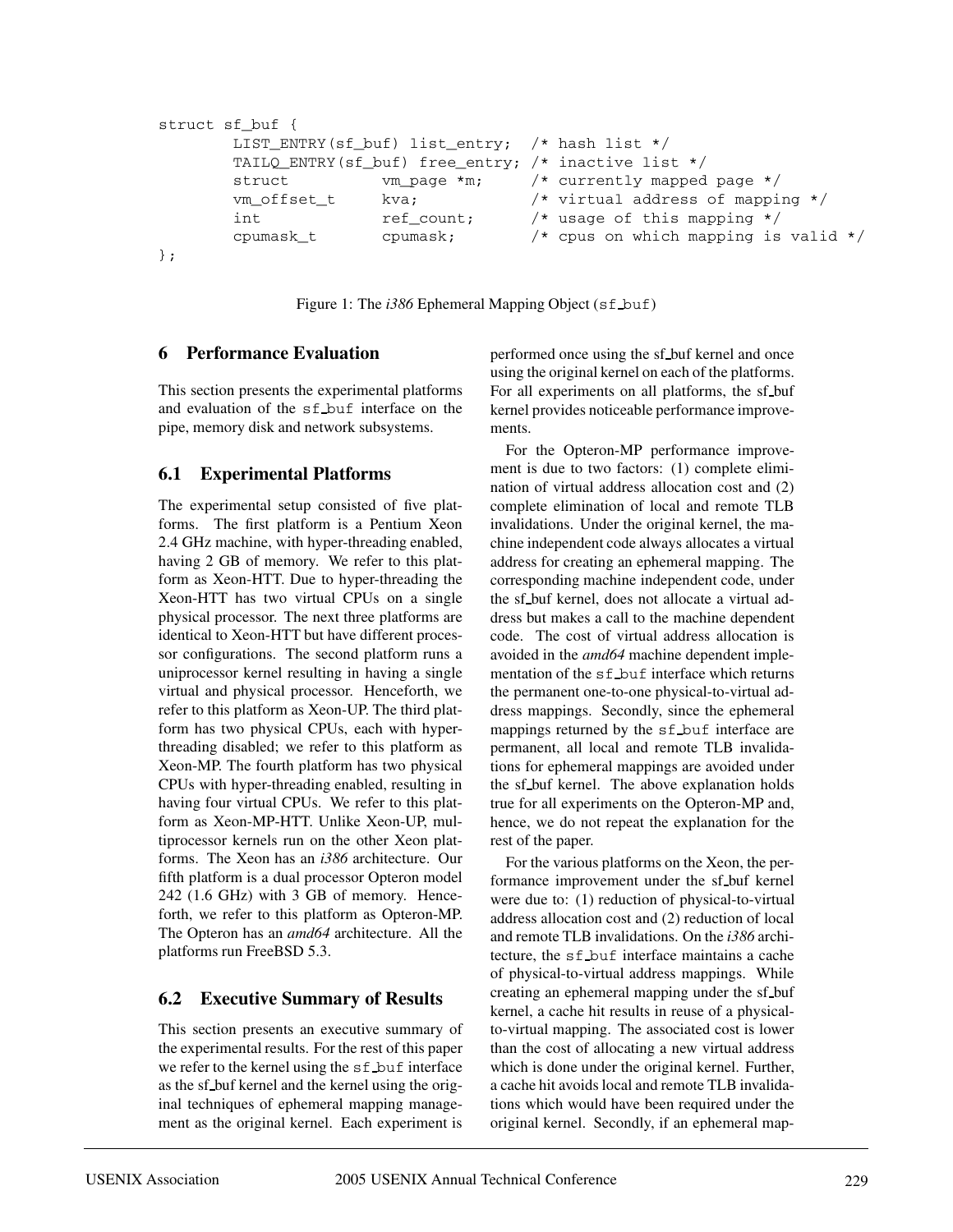ping is declared CPU-private, it requires no remote TLB invalidations on a cache miss under the sf buf kernel. For each of our experiments in the following sections we articulate the reasons for performance improvement under the sf buf kernel. Unless stated otherwise, the sf buf kernel on a Xeon machine uses a cache of 64K entries of physical-to-virtual address mappings, where each entry corresponds to a single physical page. This cache can map a maximum footprint of 256 MB. For some of the experiments we vary this cache size to study its effects.

The Xeon-UP platform outperforms all other Xeon platforms when the benchmark is single threaded. Only, the web server is multithreaded, thus only it can exploit symmetric multi-threading (Xeon-HTT), multiple processors (Xeon-MP), or the combination of both (Xeon-MP-HTT). Moreover, Xeon-UP runs a uniprocessor kernel which is not subject to the synchronization overhead incurred by multiprocessor kernels running on the other Xeon platforms.

### **6.3 Pipes**

This experiment used the lmbench bw pipe program [10] under the sf buf kernel and the original kernel. This benchmark creates a Unix pipe between two processes, transfers 50 MB through the pipe in 64 KB chunks and measures the bandwidth obtained. Figure 2 shows the result for this experiment on our test platforms. The sf buf kernel achieved 67%, 129%, 168%, 113% and 22% higher bandwidth than the original kernel for the Xeon-UP, Xeon-HTT, Xeon-MP, Xeon-MP-HTT and the Opteron-MP respectively. For the Opteron-MP, the performance improvement is due to the reasons explained in Section 6.2. For the Xeon platforms, the small set of physical pages used by the benchmark are mapped repeatedly resulting in a near 100% cache-hit rate and complete elimination of local and remote TLB invalidations as shown in Figure 3. For all the experiments in this paper we count the number of remote TLB invalidations issued and not the number of remote TLB invalidations that actually happen on the remote processors.

### **6.4 Memory Disks**

This section presents two experiments — one using Disk Dump (dd) and another using the Post-Mark benchmark [9] — to characterize the effect



Figure 3: Local and remote TLB invalidations issued for the pipe experiment

of the sf buf interface on memory disks.

#### **6.4.1 Disk Dump (**dd**)**

This experiment uses dd to transfer a memory disk to the null device using a block size of 64 KB and observes the transfer bandwidth. We perform this experiment for two sizes of memory disks — 128 MB and 512 MB. The size of the sf buf cache on the Xeons is 64K entries, which can map a maximum of 256 MB, larger than the smaller memory disk but smaller than the larger one. Under the sf buf kernel two configurations are used — one using the private mapping option and the other eliminating its use and thus creating default shared mappings.

Figures 4 and 6 show the bandwidth obtained on each of the platforms for the 128 MB disk and 512 MB disk respectively. For the Opteron-MP using the sf buf interface increases the bandwidth by about 37%. On the Xeons, the sf buf interface increases the bandwidth by up to 51%.

Using the private mapping option has no effect on the Opteron-MP because all local and remote TLB invalidations are avoided by the use of permanent, one-to-one physical-to-virtual mappings. Since there is no sf buf cache on the Opteron-MP, similar performance is obtained on both disk sizes.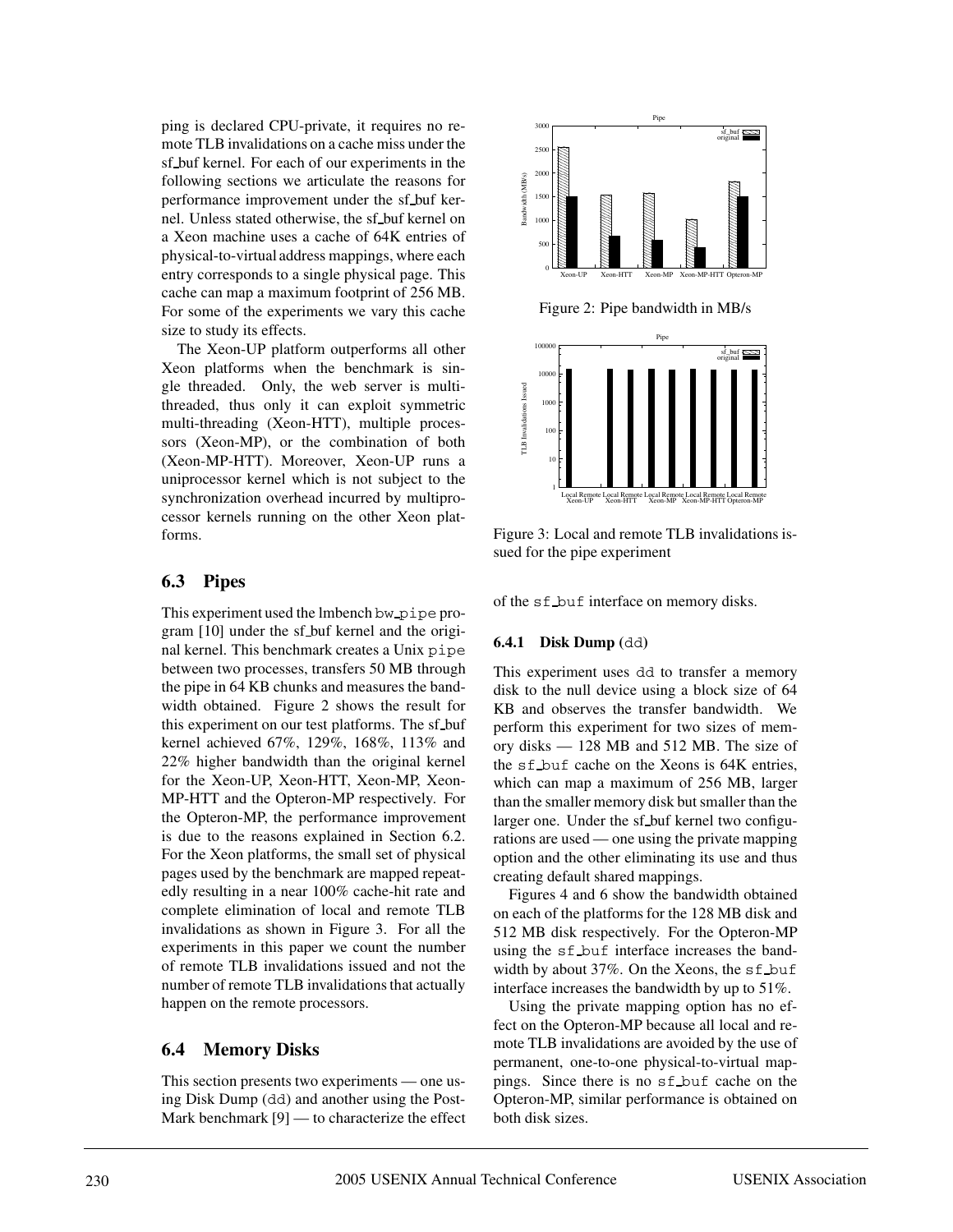For the Xeons, the 128 MB disk can be mapped entirely by the sf buf cache causing no local and remote TLB invalidations even when the private mapping option is eliminated. This is shown in Figure 5. Hence, using the private mapping option has negligible effect for the 128 MB disk as shown in Figure 4. However, the 512 MB disk cannot be mapped entirely by the sf buf cache. The sequential disk access of dd causes almost a 100% cache-miss under the sf buf kernel. Using the private mapping option reduces the cost of these cache misses by eliminating remote TLB invalidations and thus improves the performance, which is shown in Figure 6. As shown in Figure 7, the use of the private mapping option eliminates all remote TLB invalidations from all Xeon platforms for the 512 MB memory disk.



Figure 4: Disk dump bandwidth in MB/s for 128 MB memory disk



Figure 5: Local and remote TLB invalidations issued for the disk dump experiment on 128 MB memory disk

#### **6.4.2 PostMark**

PostMark is a file system benchmark simulating an electronic mail server workload [9]. It creates a pool of continuously changing files and measures the transaction rates where a transaction is creating, deleting, reading from or appending to



Figure 6: Disk dump bandwidth in MB/s for 512 MB memory disk



**i** memory disk sued for the disk dump experiment on 512 MB  $\parallel$  | Figure 7: Local and remote TLB invalidations is-

a file. We used the benchmark's default parameters, i.e., block size of 512 bytes and file sizes ranging from 500 bytes up to 9.77 KB.

 $\frac{1}{\log \cos \theta}$  Mark benchmark. We used the three prescribed We used a 512 MB memory disk for the Postconfigurations of PostMark. The first configuration has 1,000 initial files and performs 50,000 transactions. The second has 20,000 files and performs 50,000 transactions. The third configuration has 20,000 initial files and performs 100,000 transactions.

> PostMark reports the number of transactions performed per second (TPS), and it measures the read and write bandwidth obtained from the system. Figure 8 shows the TPS obtained on each of our platforms for the largest configuration of PostMark. Corresponding results for read and write bandwidths are shown in Figure 9. The results for the two other configurations of PostMark exhibit similar trends and, hence, are not shown in the paper.

> For the Opteron-MP, using the sf buf interface increased the TPS by about 11% to about 27%. Read and write bandwidth increased by about 11% to about 17%.

For the Xeon platforms, using the sf buf in-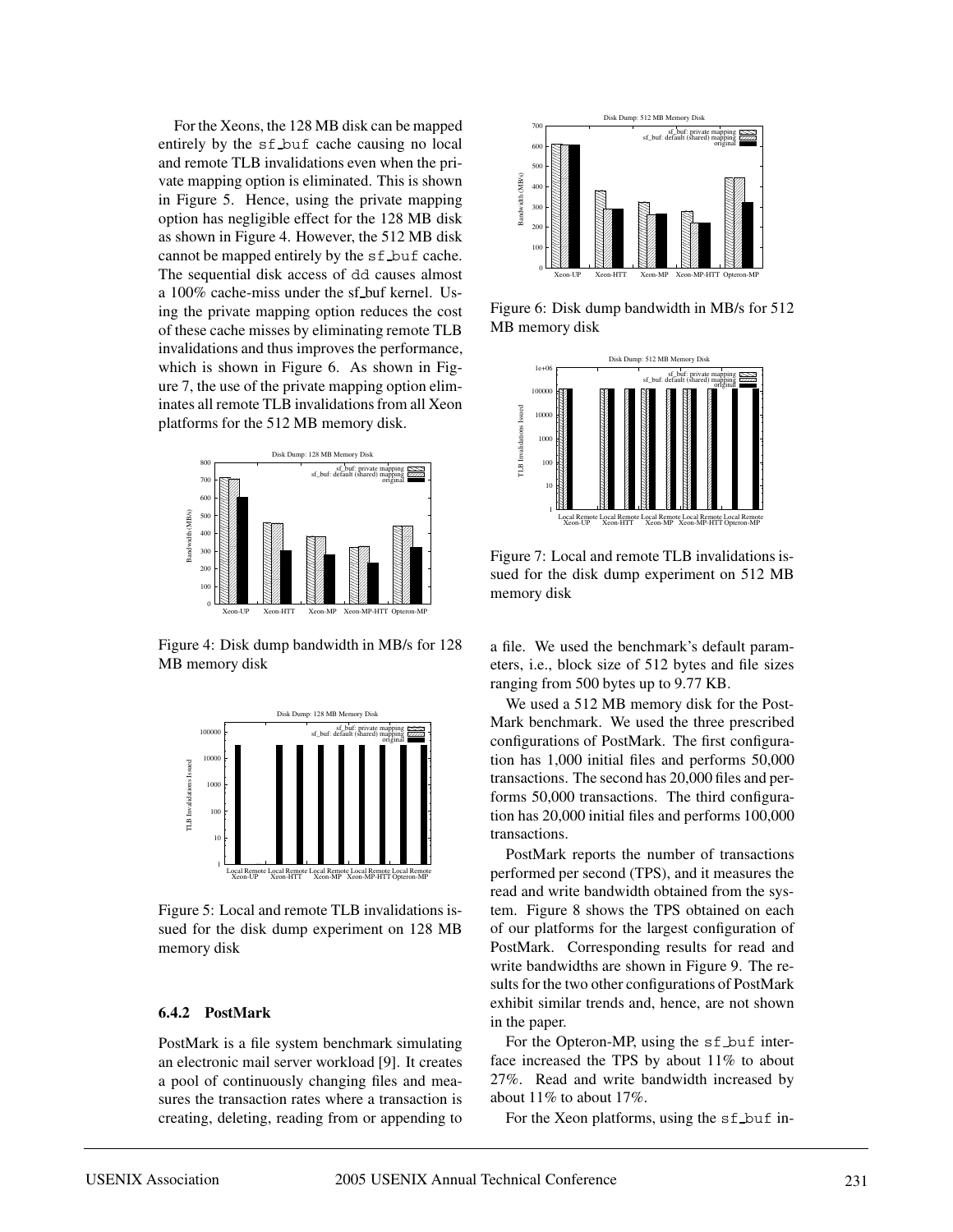terface increased the TPS by about 4% to about 13%. Read and write bandwidth went up by about 4% to 15%. The maximum footprint of the PostMark benchmark is about 150 MB under the three configurations used and is completely mapped by the sf buf cache on the Xeons. We did not eliminate the use of the private mapping option on the Xeons for the sf buf kernel as there were no remote TLB invalidations under these workloads. The performance improvement on the Xeons is thus due to the elimination of local and remote TLB invalidations as shown in Figure 10.



Figure 8: Transactions per second for PostMark with 20,000 files and 100,000 transactions



Figure 9: Read/Write Throughput (in MB/s) for PostMark with 20,000 files and 100,000 transactions

#### **6.5 Networking Subsystem**

This section uses two sets of experiments — one using netperf and another using a web server — to examine the effects of the sf buf interface on the networking subsystem.

#### **6.5.1 Netperf**

This experiment examines the throughput achieved between a netperf client and server on the same machine. TCP socket send and receive



Figure 10: Local and remote TLB invalidations issued for PostMark with 20,000 files and 100,000 transactions

buffer sizes are set to 64 KB for this experiment. Sockets are configured to use zero copy send. We perform two sets of experiments on each platform, one using the default Maximum Transmission Unit (MTU) size of 1500 bytes and another using a large MTU size of 16K bytes.

Figures 11 and 12 show the network throughput obtained under the sf buf kernel and the original kernel on each of our platforms. The larger MTU size yields higher throughput because less CPU time is spent doing TCP segmentation. The throughput improvements from the sf buf interface on all platforms range from about 4% to about 34%. Using the larger MTU size makes the cost of creation of ephemeral mappings a bigger factor in network throughput. Hence, the performance improvement is higher when using the sf buf interface under this scenario.

 $\mathbb{R}$  tions explain the above performance improve-Reduction in local and remote TLB invalidament as shown in Figures 13 and 14. The sf buf interface greatly reduces TLB invalidations on the Xeons, and completely eliminates them on the Opteron-MP.



Figure 11: Netperf throughput in Mbits/s for large MTU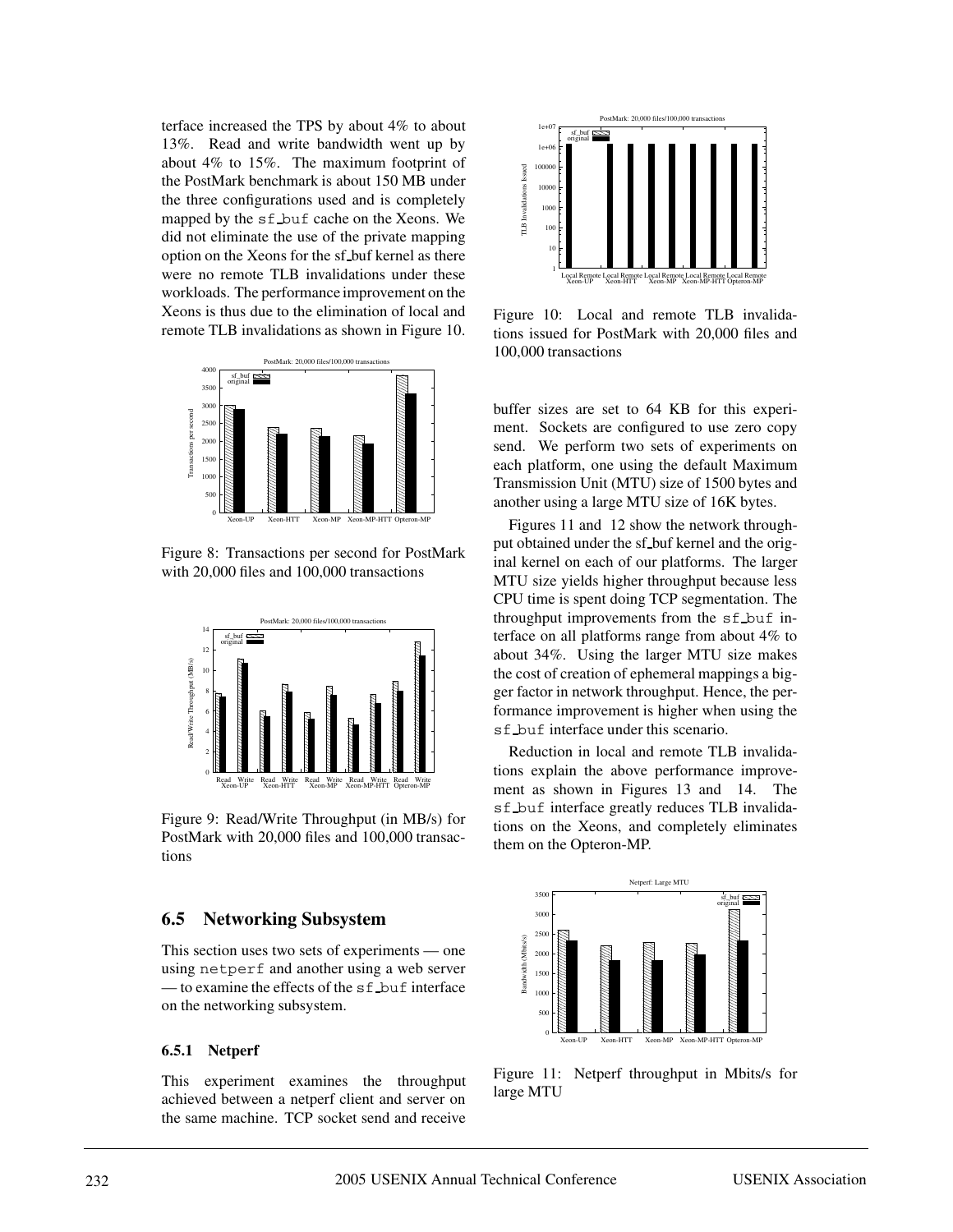

Figure 12: Netperf throughput in Mbits/s for small MTU



Figure 13: Local and remote TLB invalidations issued for Netperf experiments with large MTU



Figure 14: Local and remote TLB invalidations issued for Netperf experiments with small MTU

#### **6.5.2 Web Server**

 $\frac{1}{\sqrt{100}}$  each of our platforms. We ran an emulation of We used apache 2.0.50 as the web server on 30 concurrent clients on a separate machine to generate a workload on the server. The server and client machines were connected via a Gigabit Ethernet link. Apache was configured to use sendfile(2). For this experiment we measure the throughput obtained from the server and count the number of local and remote TLB invalidations on the server machine. The web server was subject to real workloads of web traces from NASA and Rice University's Computer Science Department that have been used in published literature [7, 15]. For the rest of this paper we refer to these workloads as the NASA workload and the Rice workload respectively. These workloads have footprints of 258.7 MB and 1.1 GB respectively.

the platforms using both the sf buf kernel and Figures 15 and 16 show the throughput for all the original kernel for the NASA and the Rice workloads respectively. For the Opteron-MP, the sf buf kernel improves performance by about 6% for the NASA workload and about 14% for the Rice workload. The reasons behind these performance improvements are the same as described earlier in Section 6.2.

> For the Xeons, using the sf buf kernel results in performance improvement of up to about 7%. This performance improvement is a result of the reduction in local and remote TLB invalidations as shown in Figures 17 and 18.

thus increasing the number of TLB invalidations. For the above experiments the Xeon platforms employed an sf buf cache of 64K entries. To study the effect of the size of this cache on web server throughput we reduced it down to 6K entries. A smaller cache causes more misses, Implementation of the sf buf interface on the *i386* architecture employs an optimization which avoids TLB invalidations if the page table entry's (PTE) access bit is clear. With TCP checksum offloading enabled, the CPU does not touch the pages to be sent, and as a result the corresponding PTEs have their access bits clear and on a cache miss TLB invalidation is avoided. With TCP checksum offloading disabled, the CPU touches the pages and the corresponding PTEs, causing TLB invalidations on cache misses. So for each cache size we did two experiments, one with TCP checksum offloading enabled and the other by disabling it.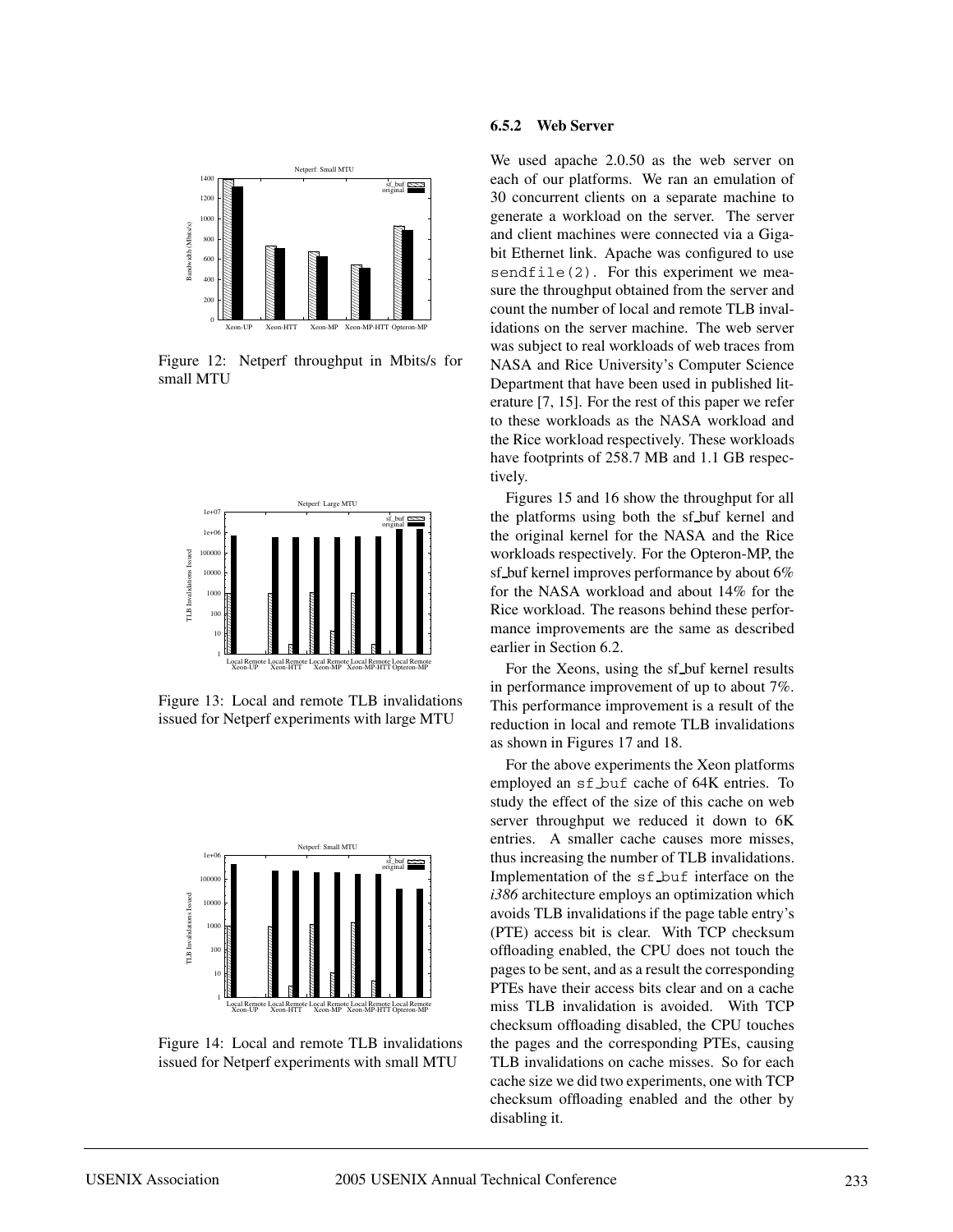Figure 19 shows the throughput for the NASA workload on the Xeon-MP for the above experiment. For larger cache size slightly higher throughput is obtained because of more reduction in local and remote TLB invalidations as shown in Figure 20. Also, enabling checksum offloading brings local and remote TLB invalidations further down because of the access bit optimization. Reducing the cache size from 64K to 6K entries does not significantly reduce throughput because the hit rate of the ephemeral mapping cache drops from nearly 100% to about 82%. This lower cache hit rate is sufficient to avoid any noticeable performance degradation.



Figure 15: Throughput (in Mbits/s) for the NASA workload



Figure 16: Throughput (in Mbits/s) for the Rice workload

### **7 Related Work**

Chu describes a per process mapping cache for zero-copy TCP in Solaris 2.4 [6]. Since the cache is not shared among all processes in the system its benefits are limited. For example a multi-processed web server using FreeBSD's sendfile(2), like apache 1.3, will not get the maximum benefit from the cache if more than one process transmit the same file. In this case the file pages are the same for all processes so having a common cache would serve best.



Figure 17: Local and remote TLB invalidations issued for the NASA workload



Figure 18: Local and remote TLB invalidations issued for the Rice workload



Figure 19: Throughput (in Mbits/s) for the Nasa workload on Xeon-MP with the sf buf cache having 64K or 6K entries and the original kernel and with TCP checksum offloading enabled or disabled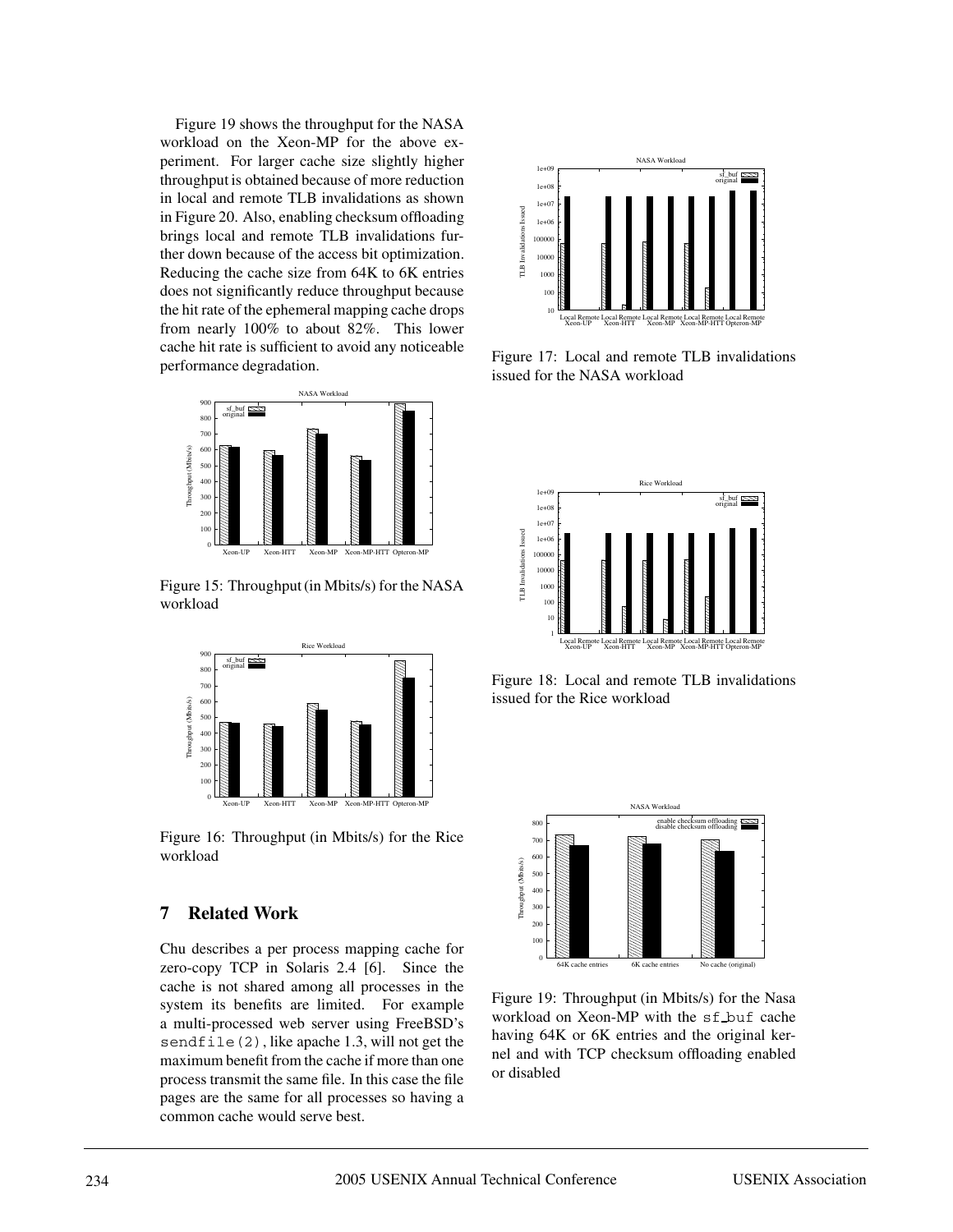

Figure 20: Local and remote TLB invalidations issued for the NASA workload on Xeon-MP with the sf buf cache having 64K or 6K entries and the original kernel and with TCP checksum offloading enabled or disabled

Ruan and Pai extend the mapping cache to be shared among all processes [13]. This cache is sendfile(2)-specific. Our work extends the benefits of the shared mapping cache to additional kernel subsystems providing substantial modularity and performance improvements. We provide a uniform API for processor specific implementations. We also study the effect of the cache on multiprocessor systems.

Bonwick and Adams [3] describe Vmem, a generic resource allocator, where kernel virtual addresses are viewed as a type of resource. However, the goals of our work are different from that of Vmem. In the context of kernel virtual address resource, Vmem's goal is to achieve fast allocation and low fragmentation. However, it makes no guarantee that the allocated kernel virtual addresses are "safe", i.e., they require no TLB invalidations. In contrast, the sf buf interface returns kernel virtual addresses that are completely safe in most cases, requiring no TLB invalidations. Additionally, the cost of using the  $sf_b$ -buf interface is small.

Bala et al. [1] design a software cache of TLB entries to provide fast access to entries on a TLB miss. This cache mitigates the costs of a TLB miss. The goal of our work is entirely different: to maintain a cache of ephemeral mappings. Because our work re-uses address mappings, it can augment such a cache of TLB entries. This is because the mappings corresponding to the physical pages with entries in the sf buf interface do not need to change in the software TLB cache. In other words, the effectiveness of such a cache (of TLB entries) can be increased with the sf buf interface.

Thekkath and Levy [14] explore techniques for

achieving low-latency communication and implement a low-latency RPC system. They point out re-mapping as one of the sources of the cost of communication. On multiprocessors, this cost is increased due to TLB coherency operations [2]. The sf buf interface obviates the need for remapping and hence lowers the cost of communication.

#### **8 Conclusions**

Modern operating systems create ephemeral virtual-to-physical mappings for a variety of purposes, ranging from the implementation of interprocess communication to the implementation of process tracing and debugging. The hardware costs of creating these ephemeral mappings are generally increasing with succeeding generations of processors. Moreover, if an ephemeral mapping is to be shared among multiprocessors, those processors must act to maintain the consistency of their TLBs. In this paper we have provided a software solution to alleviate this problem.

In this paper we have devised a new abstraction to be used in the operating system kernel, the ephemeral mapping interface. This interface allocates ephemeral kernel virtual addresses and virtual-to-physical address mappings. The interface is low cost, and greatly reduces the number of costly interprocessor interrupts. We call our ephemeral mapping interface as the sf buf interface. We have described its implementation in the FreeBSD-5.3 kernel on two representative architectures — the *i386* and the *amd64*, and outlined its implementation for the three other architectures supported by FreeBSD. Many kernel subsystems—pipes, memory disks, sockets, execve(), ptrace(), and the vnode pagerbenefit from using the sf buf interface. The sf buf interface also centralizes redundant code from each of these subsystems, reducing their overall size.

We have evaluated the sf\_buf interface for the pipe, memory disk and networking subsystems. For the bw pipe program of the lmbench benchmark [10] the bandwidth improved by up to about 168% on one of our platforms. For memory disks, a disk dump program resulted in about 37% to 51% improvement in bandwidth. For the PostMark benchmark [9] on a memory disk we demonstrate up to 27% increase in transaction throughput. The sf buf interface increases netperf throughput by up to 34%. We also demonstrate tangible benefits for a web server workload